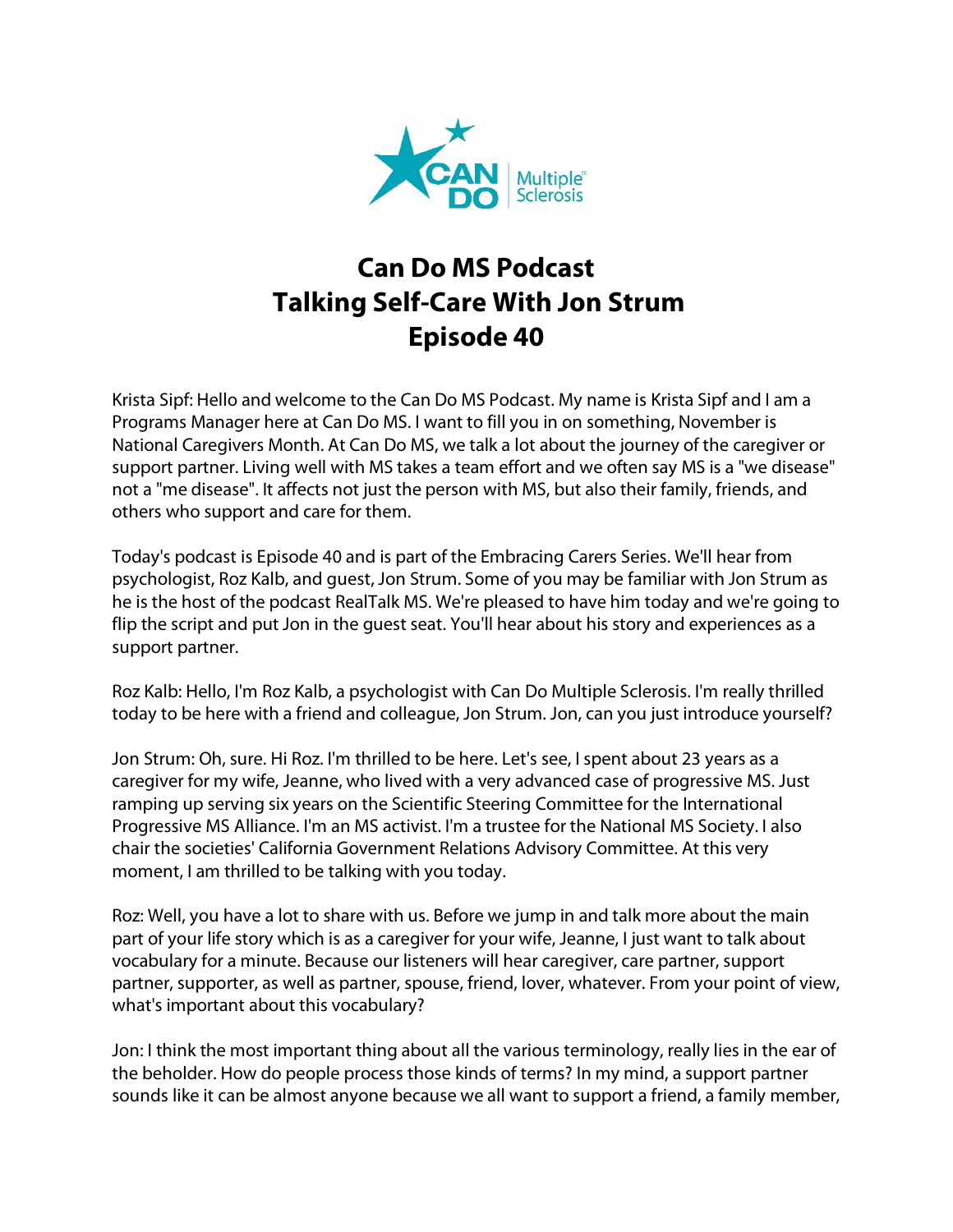a spouse, a partner. We want to support them if they are living with a chronic illness like MS. To me, I think caregiver, probably in my mind, at least requires a little more effort than just providing that support from the grandstands. It's a little more hands-on maybe the responsibility is multiplied somewhat. I think that it's tricky because not only is MS unpredictable, but it's progressive in nature. So over time, the way we define those roles can actually change, right?

Roz: I'm glad that you've explained all that. I think at Can Do MS when we offer programs to people living with MS and their support partners, we're including anyone who wants to be there either as a spouse, a friend, a child, a parent who is providing support. That in no way takes away from their roles as spouses, partners, parents, children. That stays the same but how they provide support changes over time. With that, can you share with us your story with your wife, Jeanne, and how that transitioned over time?

Jon: I guess the easiest way to talk about my role and how it transitioned over time is to explain how my wife's situation sort of changed over time. I remember one day early on we were having coffee together. I noticed there was a little tremor or twitch in her pinky finger and I pointed it out. I asked her what that was and she looked at it and she said, I hadn't even noticed it but probably something I should have looked at. She went to her doctor who surprisingly at that moment referred her to a neurologist. Long story short, 90 days later, she was diagnosed with Secondary Progressive MS. That tiny tremor in her pinky finger eventually and quickly was a tremor in her hand and then went up to her arm and then affected her head. Then it affected her other arm and then it affected her other hand leaving her unable to do just so many of the things that we take for granted. Just everyday tasks of daily living and she required assistance.

That was my introduction to being an MS caregiver. Her mobility changed very rapidly up until her diagnosis. Jeanne was someone who would... She was an avid cyclist. She'd actually ride her bike 40 miles every single morning. She'd get up at 4:00 a.m to get that out of the way every day. And on a weekend, she might extend that ride to actually a hundred miles. She was pretty committed to that. Within just a few years, just a few years of her diagnosis, she was wheelchair-bound and very quickly became bed-bound. Beyond tremor, she, of course, lost the ability to use her legs. She suffered from swallowing issues. She suffered from speech issues suffered from vision issues. She eventually continued evolving to the point where she needed to receive all her nutrition by means of a feeding tube. She had oxygen to assist in her breathing. She had become completely nonverbal for the last maybe seven, eight years of her life. Again, I guess I want to point out that her case was particularly cruel, and not at all what most people living with MS should expect but it was what we got. It was a hand we were dealt. As she became less capable of doing things anything for herself, I became more involved in her care. Actually stopped working for about 11 years to serve as her primary caregiver.

Roz: As a psychologist and I've done a lot of work with families impacted by MS. One of the things I talked about with couples and with families and you and I have had this conversation,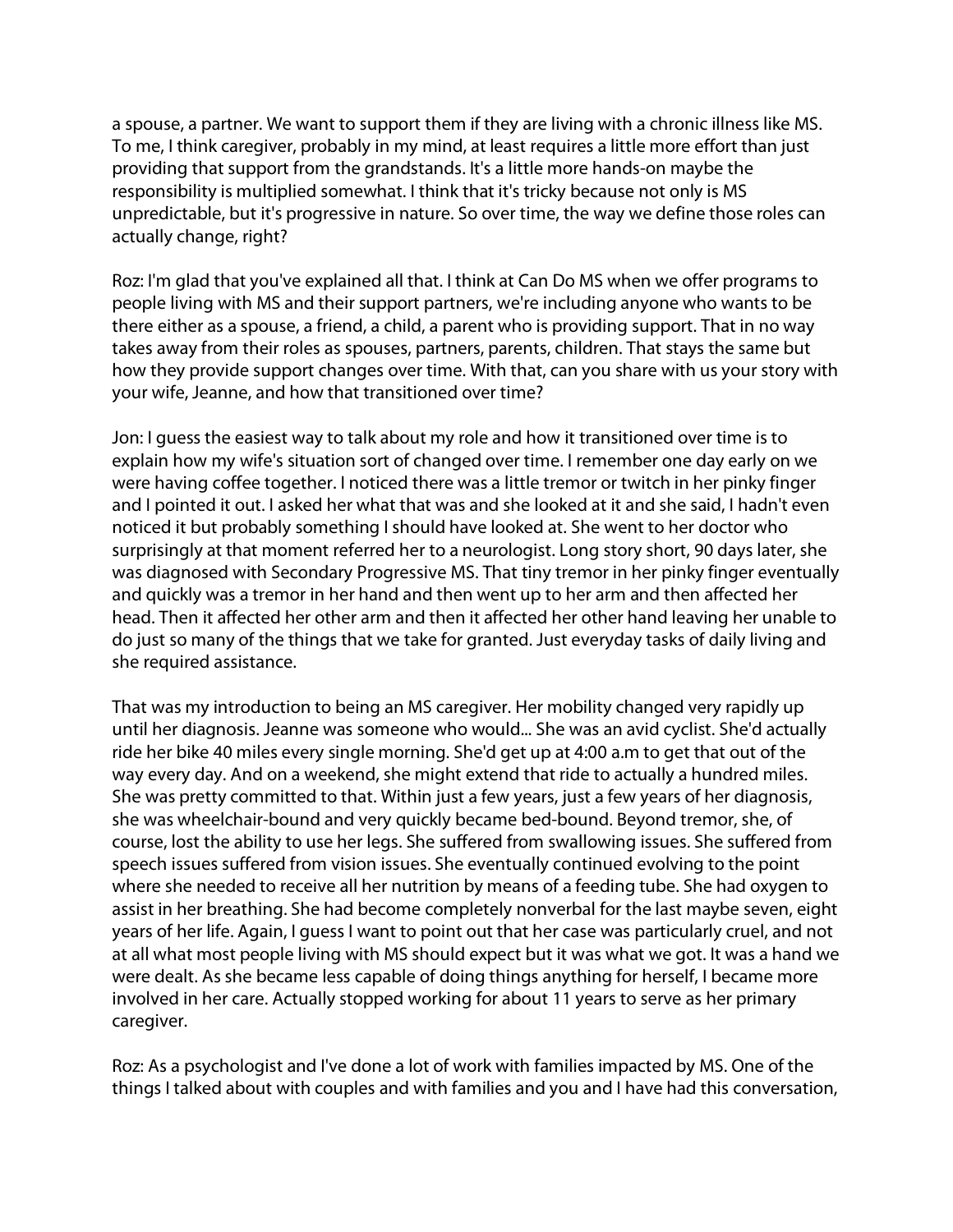Jon is that we tried to help people find ways as one person's abilities change. Find ways to maintain a give and take in the relationship. I think about this in relation to just healthy aging not just in terms of living with a progressive illness. But because I know when people become disabled or become unable to do the things they used to do for their loved ones, they feel a loss as well. Working with couples to try to help them find ways for each person to give to the relationship and to get from the relationship. The rapid disease course that you described Jeanne having which I'm glad you mentioned is pretty rare. But how did that affect your relationship as a couple and maintaining that give and take over time?

Jon: It affected it in every possible way you could probably imagine, Roz. I guess, well prior to Jeanne's being diagnosed with MS, I always sort of look at a relationship as not being 50/50 but more being kind of 105/105. Knowing that they're going to be days where your partner couldn't be there when you might need them. It was up to you to provide that extra 5% so to speak. I think that became very very clear to me as Jeanne's disease course continued on its path. I'll also say that whatever it was or whatever it is that I've learned about being an MS caregiver, I probably learned the hard way by first making every possible mistake before I started figuring things out. But I didn't get a sense of a lot of receiving for a lot of that time. Unfortunately, as you well know, more than half the people diagnosed with MS are also, at some point, diagnosed with clinical depression. That's something that Jeanne faced early on as she was as you can imagine emotionally rocked by the changes that she was experiencing. She became not sad but depressed.

Her ability to be outgoing and she was the most outgoing person I had ever met, it quickly vanished. I found I was doing a lot of giving. I had to sort of offset whatever lack of receiving I was experiencing by recognizing that for me this level of support was just the way that I defined my basic humanity. I had a need to help this person get through the day every day. I set aside a lot of what otherwise would have been regular expectations in order to make sure I could do that and be there.

Roz: That raises a couple of important questions for me, but before I do that, I just want to remind our listeners that the clinical depression that Jon is talking about that Jeanne experienced, we now know may be a reaction to the challenges and losses of a chronic illness. But we also know that it's a very common symptom of the disease itself. It's hardwired into the body of a person with MS so that as Jon mentioned at least 50% of people will experience this. It's related to changes in the immune system and the brain as well as reacting. The first thing I want to ask you is it sounds as though is you identified your role and your desire to care for your wife whom you love very much. People may focus mostly on the losses and the challenges and the pain that you two experience. But where there are some positive feelings for you that you would want other support partners or caregivers to look for in their own experience?

Jon: Definitely. For me, it was a smile that I thought for a long time might have disappeared completely. I didn't always see it but I did and it was a smile along with eye contact that, for me, sent a message. I think every couple starts to be able to read a lot of each other's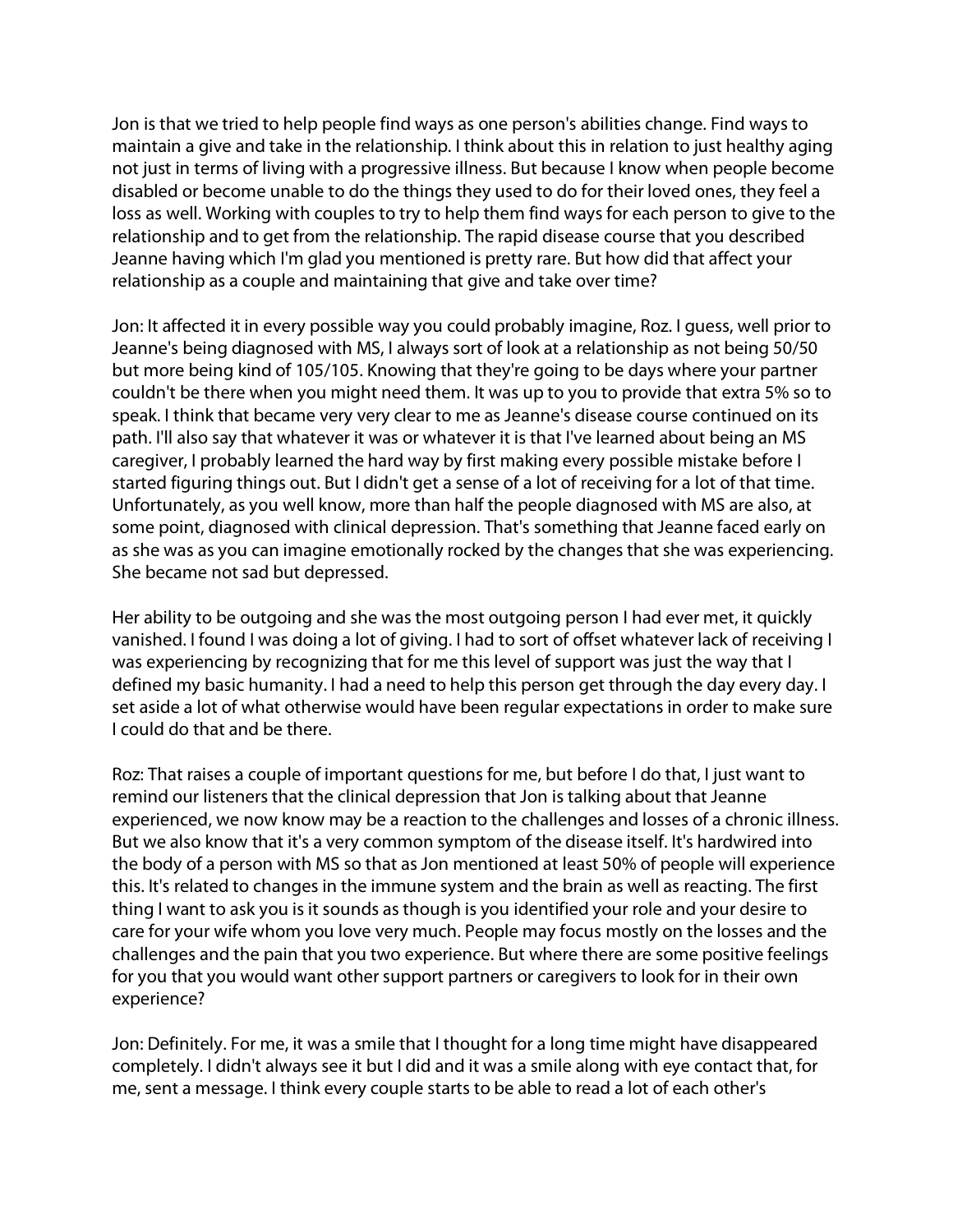nonverbal communication, right? That's why when you're standing acRoz the room from your partner and they give you a look, you realize you better stop doing whatever it is you're doing. They don't have to say anything. You just got the look, right? Well, I think there's a number of different looks that can be shared. Without question, I got one that was so full of love and gratitude and appreciation and support for me that it was good enough to feel me going forward.

Roz: Great. As Jeanne's MS progressed and as you mentioned, you were not either getting or expecting a lot of support back except for this fabulous smile you just described. Where did you look for support for yourself? Did you do it as quickly as you might have looking back?

Jon: The answer to that second question is no. I did not do it as quickly as I would have or I would recommend anyone else in that situation. Unfortunately, being a caregiver, especially if you're dealing with someone with progressive MS who has more than a fair share of needs, it can feel very isolating. I allowed it to isolate me for the longest time and that was not in my own best interest. It didn't certainly didn't help me be a better caregiver. Didn't help me in any way I could possibly determine. I eventually found my way to a therapist who specialized in talking with people who are affected by MS. That became a game-changer for me in terms of reconnecting with the world and even reconnecting with myself.

Roz: When you and I have had conversations about this and we've heard other support partners and caregivers talking about beginning to feel invisible. That they are seen by healthcare providers, by family members, by friends as this person's support partner as opposed to a person in their own right. Often they're not asked: "How they're doing?", "How do you feel?", "What do you need?", "What's going on?" At what point and how did you begin to recognize your own needs and comes back in connection with yourself? Was it through the therapy?

Jon: I think it was. I really do. You know question like, "How are you doing?", sounds like a simple question. I don't have a good answer. I didn't have a good answer at first, right? Then when I started to answer the question, I didn't have an answer that I was satisfied with. I was reminded of the fact that I kind of broke one of the cardinal rules of caregiving, which is taking care of the caregiver. Self-care is so vital and it's the first thing that too often gets overlooked. That has its own set of consequences.

Roz: When I meet with groups of care partners, which I do frequently in my work with Can Do MS when I asked the questions: "How come you're not taking time for yourself?", "How come you haven't seen your own doctor?", "How come the focus is always on your loved one?" The word I hear is either guilt or that would be selfish. I would just really like your perspective on where guilt and selfishness fit in here.

Jon: Well, I think guilt can fit in... I didn't experience it but I've since talked with other caregivers who certainly use that same word. I think it stems from the fact that you're the healthy one. I think as that person is in front of you, you're experiencing survivor's guilt. That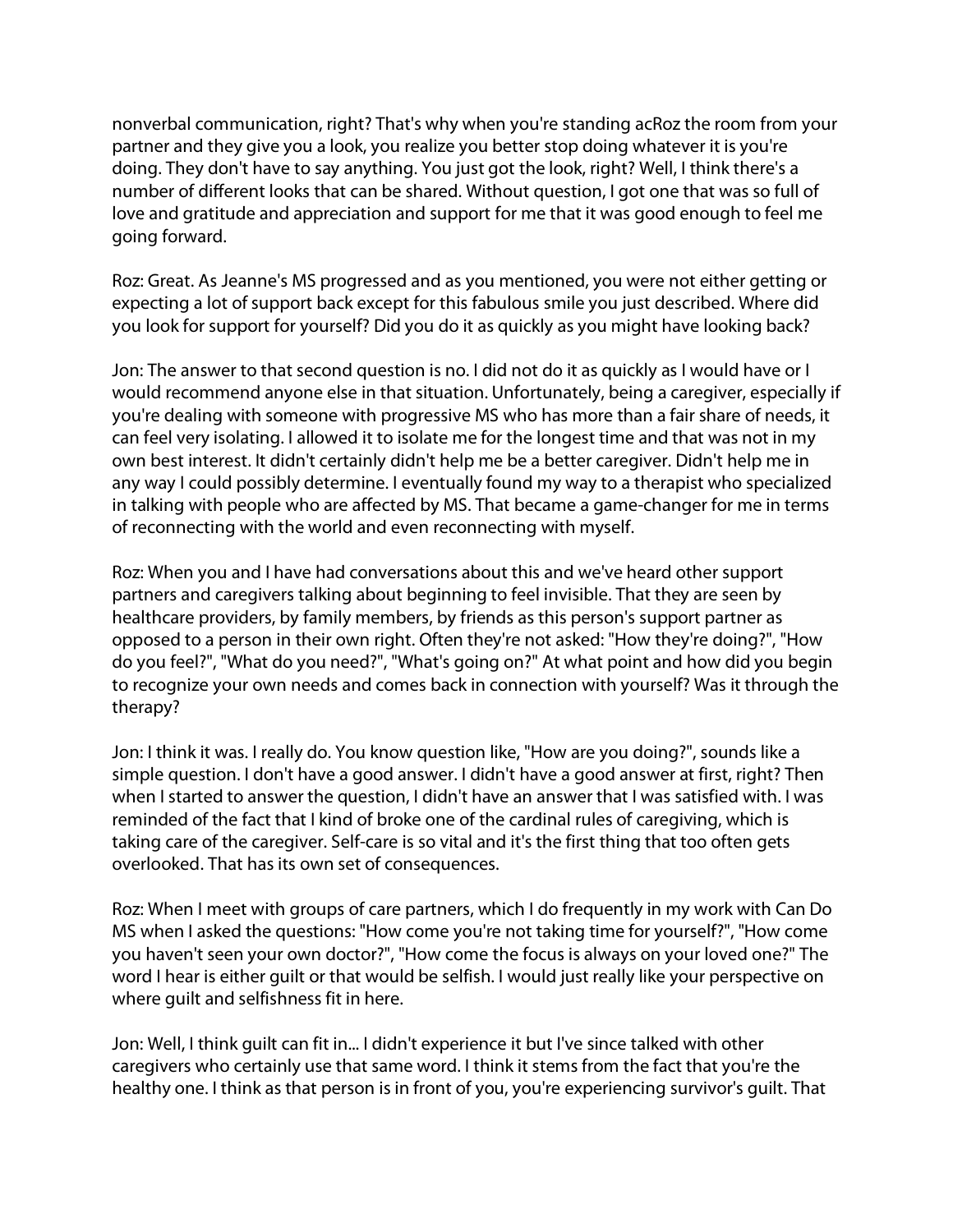certainly can play a part in how your overall outlook for sure. I think that when you allow yourself to be overwhelmed by a situation because as a caregiver for me I kind of lost a partner in managing our lives from the littlest thing like who's going to pay the bills to more major decisions, right? I realized that I needed to fly solo there. I wished that weren't the case but I saw over time that some of the cognitive issues that Jeanne was being affected by were certainly having an impact on her ability to be a full partner in the relationship. That, by the way, was frightening because that to me was some of the greatest evidence that a person that I knew so well was literally beginning to disappear right in front of me.

That's a lot to process. At the same time, you're dealing with the financial issues that go along with not just everyday life but everyday life when there's a chronic illness in the family and there's a lot of additions. We had what was considered great private insurance and I came to understand all the things it didn't cover. The financial pressure, the emotional coming to terms with what your relationship now is, versus what you hoped it would be, versus what you think it once was. Dealing with that level of loss can easily become overwhelming. I think when that happens you kind of lose sight of your compass. It's easy to forget about the things that are about you because you are so focused on all the other stuff going on around you.

Roz: If you were in advice-giving sort and you were speaking as you often do to other support partners, what would you want them to hear right from the beginning about their role, their self-care, their own personal wellness? What would you want them to know?

Jim: I want them to know what every flight attendant reminds us of before that plane takes off that they need to adjust their own mask before assisting others with theirs, right? I think self-care is so important. I kind of look at the caregiver walking into the room where that loved one happens to be as kind of like a weather front blowing in. As the caregiver is in a healthy state of mind, is in a good place, is going to be a pretty nice day for the patient. On the other hand, if that caregiver is already treading water and feeling a little overwhelmed and without options, well, I think all of that somehow comes acRoz as well. That makes it a stormier day for that loved one, right? I think that if you want to be a great caregiver, you have to be great at taking care of yourself too. And first, so that you can be there for your other person. That's the first thing I would say. The second thing I would say is nobody makes it alone in much of anything in life including being a great caregiver. You want to build your social network before you need it.

I mention that because especially because we know that almost three times as often as men, it's women who are diagnosed with MS which means it's more frequent that men become that caregiver. I don't know that we, as a gender, have been adequately socialized and how to rely on a social network. I think that's one of the reasons that caregiving becomes a difficult fit for a lot of guys. But trust me when I say build that social network before you need it and use it once you've built it. That will make a tremendous amount of difference. I would mention those two things. I would also mention, you were in you got into that relationship with that other person with your loved one for some reason, continue investing in that relationship. Even if you don't feel like it is a 50/50 co-investment, that's okay because you're the healthy